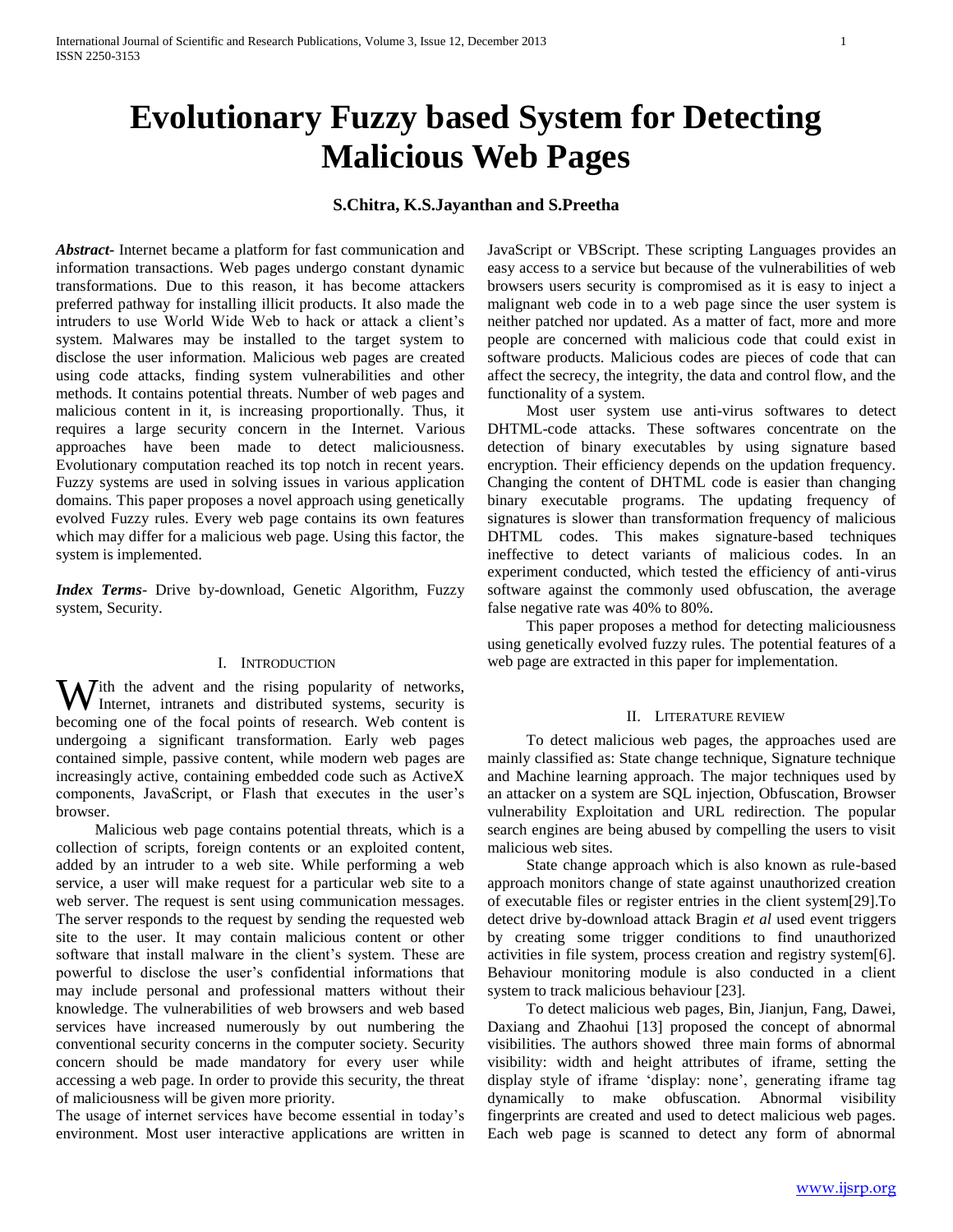visibility. The detected value in any kind of abnormal visibility is compared with a threshold value.

 SQL injection exploits a vulnerable database application that runs in web servers. It allows unauthorized operations in vulnerable databases to collect user information and also to make changes in the data itself. This allows the adversary to directly alter the contents of the server's database and inject his own content [22].

 Signature system uses low or high interaction client side Honeypot. It uses signatures for finding the malicious web page. In HoneyC system, Snort signature is used and in Monkey-spider system, contents of web page are crawled and stored in files [1]. Unknown attacks are not considered in this approach which becomes its drawback.

 Machine learning approach consists of various methods to find maliciousness. HTTP responses from potential malicious web pages are analyzed to extract potential malicious characteristics [3], [21]. Another method proposes finding of malicious page by choosing features according to the usage of DHTML [30]. A Semantic aware reasoning detection algorithm based on structures of HTML codes is malicious web proposed to detect page [16]. Features of web pages, differentiated as static and run time are been selected to check the maliciousness of a web page using scoring algorithm [28].

 Thus most of the machines learning approaches use features that are extracted from web page properties. Compromising a client system or a legitimate web site causes spread of malicious content. Thus this is not enough to classify malicious web page from a benign page.

#### III. METHODOLOGY

 This paper proposes a method to find malicious web page using genetically evolved fuzzy rules. Potential features of a web page are selected. These features are those that remain unchanged in a web page while it is executed. [28] Van Lam Le, Ian Welch, Xiaoying Gao, Peter Komisarczuk suggested 26 potential features from which we selected 21 optimal features.

### TABLE 1 POTENTIAL FEATURES

| Sl.no. | Features                                        |
|--------|-------------------------------------------------|
| 1.     | Number of redirection                           |
| 2.     | Number of iframe and frame tag                  |
| 3.     | Number of external link in iframe and frame tag |
| 4.     | Iframe and frame link length                    |
| 5.     | Ratio of vowel character in iframe and iframe   |
|        | link                                            |
| 6.     | Ratio of special character in iframe and frame  |
|        | link                                            |
| 7.     | Number of external links (other than if rame)   |
| 8.     | Other link length                               |
| 9.     | Number of scripts                               |
| 10.    | Number of script lines                          |
| 11.    | Ratio of special character in script            |
| 12.    | Script length                                   |

| 13. | Script word length                         |
|-----|--------------------------------------------|
| 14. | Script function argument length            |
| 15. | Number of objects                          |
| 16. | Number of applets                          |
| 17. | Object link length                         |
| 18. | Ratio of special character in object links |
| 19. | Ratio of vowel character in object links   |
| 20. | Number of object attributes                |
| 21. | Applet link length                         |

 Binary encoding and Rule creation are the two important steps in this approach. Genetic algorithm and fuzzy rules used to make the binary encoding of features and the rule creation respectively. The binary encoded conditions undergoes cross over to develop new and more combination rules. Thus various new rules of web page features can also be checked.

# **Genetic Fuzzy System**

 It is one of the most successful approaches to hybridize fuzzy systems with learning and adaption method apart from neural network [16], [17]. Genetic fuzzy systems are soft computing paradigm which focuses on the design and generation of fuzzy rules using evolutionary algorithm. It can solve complex real world problems which are difficult to be solved by conventional systems.



**Fig 1. Genetic fuzzy System**

 The Michigan-style genetic fuzzy rule-based system is a machine learning system which employs linguistic rules and fuzzy sets in its representation and is ideal for the rule discovery [18]. Genetic Algorithms are search algorithms based on natural genetics that provide robust search capabilities in complex spaces and thereby offer a valid approach to problems requiring efficient and effective search processes.[1] [19].This approach mainly used in all type of probabilistic optimization problems and is inspired by biological evolution process. A Genetic Algorithm maintains a population of candidate solution for the problem at hand, and makes it evolve by iteratively applying a set of stochastic operators. The operators mainly used are mutation and crossover.

# **Fuzzy System**

 A fuzzy rule based system consists of two components: knowledge base and inference system [20]. Definition of the database and derivation of the rule base is associated with knowledge base. The definition of database is associated with variable universe, scaling factors of function, granularity per variable and membership functions associated with labels. Derivation of the rule base associated with fuzzy rule composition. The design of the knowledge base majorly focused on machine learning or human expert information.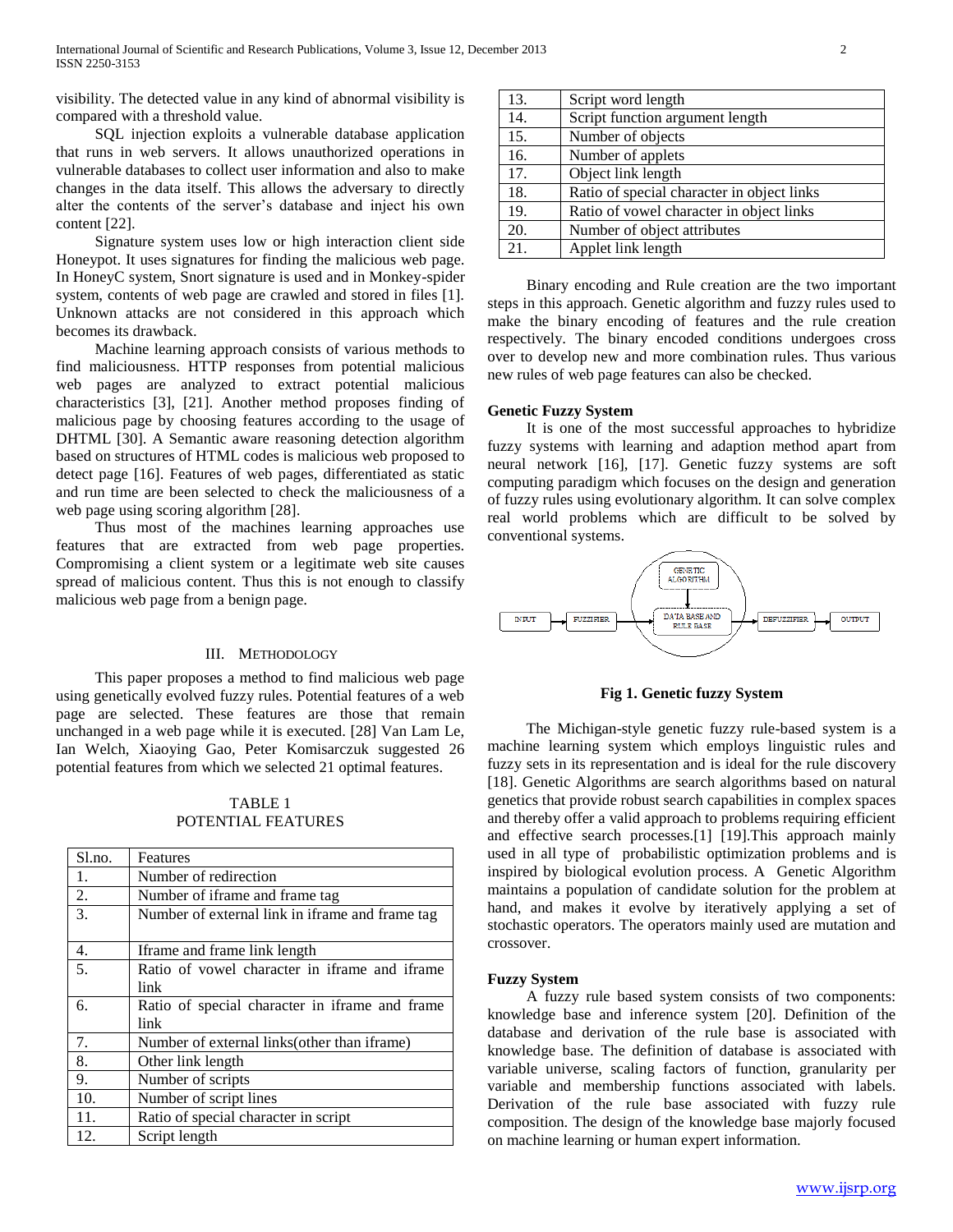#### **Fuzzy logic**

 Fuzzy rules carries out the concept of partial truth or partial membership. There are membership values that range from 0.0 to 1.0 which denotes the false and truth respectively. Linguistic variables are essential to approximate the reasoning, because they are used to determine truth and possibility values of fuzzy propositions [21].Fuzzy logic provides an alternative way to represent linguistic and subjective attributes of the real world in computing

### IV. PROPOSED METHOD

 Using Genetic Algorithm, from a set of initial fuzzy rules we are creating combinations. The initial fuzzy rules used are Mamdani Fuzzy rules. As already seen, genetic algorithm is a function optimizer. It will produce the combination of fuzzy rules using mutation and cross over. Here we are using multiple-point mutation and double-point cross over. The method uses a probabilistic measure to apply genetic algorithm operators.

$$
p\big(\textit{mutation} / \textit{cross over}\big) = \begin{array}{c} p\big(\textit{mutation} \ \cap \textit{cross over}\big) / \\ p\big(\textit{cross over}\big) \end{array}
$$

 For each webpage extract the basic feature vectors and calculate the antecedent occurrence frequency of the corresponding rules. That measure can be taken as the weightage of the rule and is given by

$$
max (A/A+B,B/A+B)
$$

(1)

 A rule with 'n' features in its antecedent part, have a weightage which is given by

$$
w(r) = max \left( \frac{A1}{\sum_{i=1}^n Ai}, \frac{A2}{\sum_{i=1}^n Ai}, \dots \frac{An}{\sum_{i=1}^n Ai} \right)
$$

(2)

 $A1, A2, \ldots An$  are the feature vector frequency in the webpage. Expectation of taking best rule,

$$
r_1 p_1 + r_2 p_2 + r_3 p_3 + \dots + r_n p_n = 1
$$
  
(3)

 $p(Best rule)$  = Rule with maximum weightage  $=$   $w(r1)$  if  $r_1 > r_2$ ……..



**Fig 2. Architecture for proposed system**

# **Algorithm**

1. Start

2. Extract and analyze the web data set with the potential features.

3. Initialize the fuzzy rules using MAMDANI fuzzy model.

- If Ai && Aj then Ri If Bi && Bj then Rj
- If Ci && Cj then Rk

4. Generate new featured fuzzy rules using Genetic Algorithm for a fixed number of iterations. These new rules are created by mutation and cross over,

A'i  $\&\&\ B$ 'i then R'i A'j && B'i then R'i A'i && C'i then R'k B'i && C'j then R'i

5. Assign weightage to the initially formed fuzzy rules. 6. Apply the above formed weighted rules on the features of the

webpage to confirm the maliciousness.

7. Stop.

#### V. IMPLEMENTATION

 The proposed method is simulated using matlab. The potential features in Table 1 are extracted from the web pages. Using some of these features, initial fuzzy rules are developed. The genetic algorithm tool kit in matlab generates fuzzy rules. Fuzzy rules are given as the population and it will undergo mutation and cross over, to generate new combinations of rules. The rules are being represented as bit form. Each rule will be of 17 bits. Using these rules the maliciousness in the web pages are found. Considering a single web page, it may be malicious or non-malicious. In this situation, weightage is given for each potential features. Thus conformance in the malicious page detection is made.

#### VI. RESULT AND DISCUSSION

Sample formed rules:

 If (number of iframe and frame tag= low) or (number of redirection= high) then malicious= high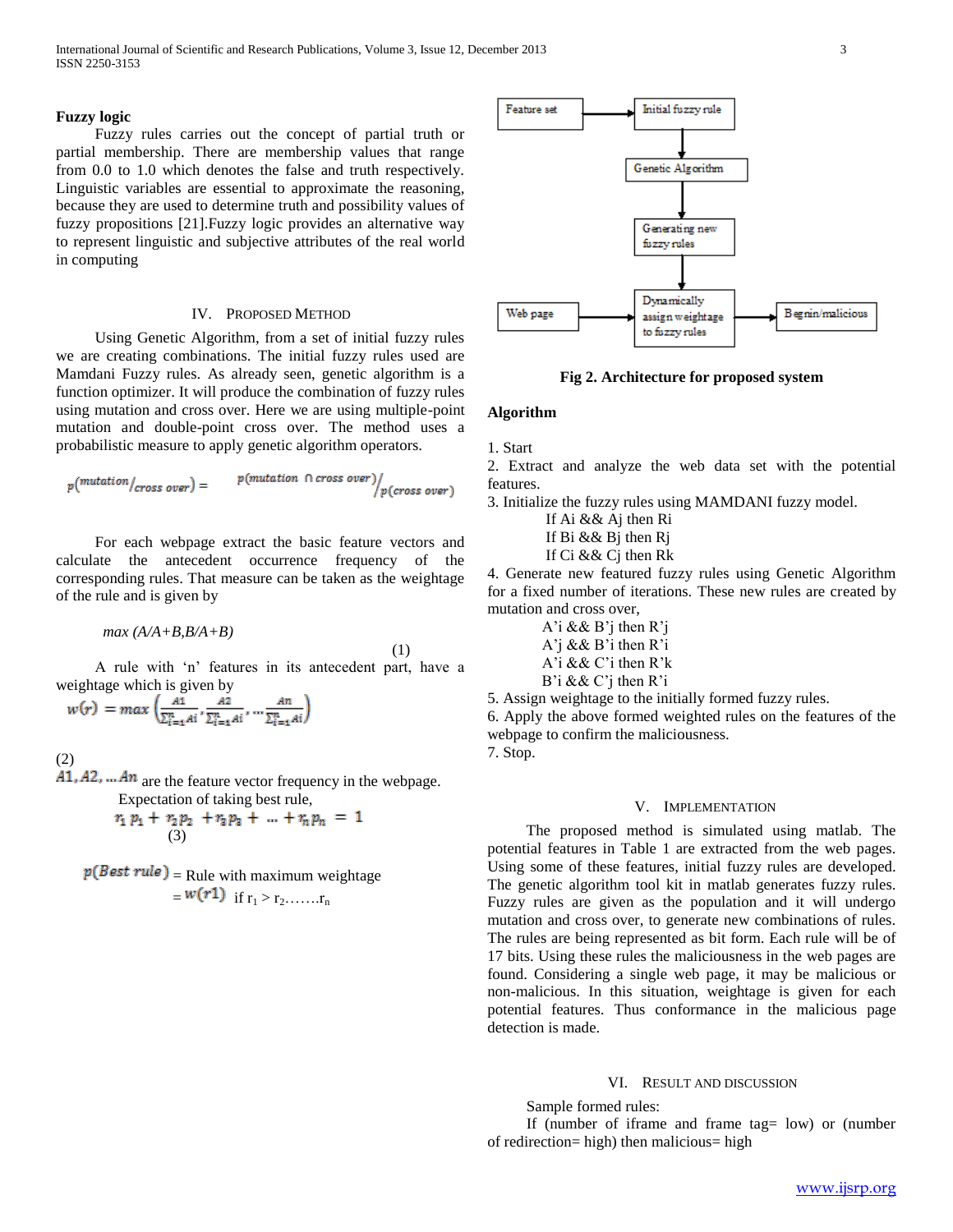If (number of iframe and frame tag  $=$  low) or (number of redirection = medium) then malicious = medium

If (number of iframe and frame tag  $=$  low) or (number of redirection  $=$  low) then malicious  $=$  low



**Fig 3: Fuzzy controller for Malicious Detector**

 The formed rules are converted into bit form in the following way. As there are 26 features, the feature vector is represented as 5 bit vector. Linguistic variables are represented using 2 bits. Output variable is represented using 1 bit. Thus the single rule will be of 17 bits that includes two features and result.



**Fig 4: Fuzzy rule with membership value**

 For each rule we have to allot appropriate weightage using *max (A/A+B, B/A+B)*. This Max-weight technique is applied, when the page contain similar value for different features. Then the probability of selecting best rule is pointed to the rule with maximum weightage.



**Fig 5: Fuzzy rule surface**

#### VII. CONCLUSION AND FUTURE WORK

 The formed rules accurately measure the maliciousness of the web page. This work majorly concentrates on malicious detection using genetically evolved fuzzy rules. The weightage

given to the potential features of the web page gives more conformances to the presence of maliciousness.

 Inclusion of more number of potential features and type II fuzzy are further enhancement for this work. The collected malicious web pages can be classified using a non-linear classifier to increase accuracy.

#### **REFERENCES**

- [1] A.Ikinci, T. Holz and F. Freiling, Monkey-Spider: Detecting Malicious Websites with Low-Interaction Honeyclients, Sicherheit, Saarbruecken, 2008.
- [2] C. Seifert, I. Welch and P. Komisarczuk, HoneyC The Low- Interaction Client Honeypot, NZCSRSC, Hamilton, 2007.
- [3] C. Seifert, I. Welch and P. Komisarczuk, Identification of Malicious Web Pages with Static Heuristics, Telecommunication Networks and Applications Conference, 2008. ATNAC 2008. Australasian, 2008.
- [4] Chia-FengJuang, Shih-Hsuan Chin and Shu-Wew Chang, A self organizing TS-Type Fuzzy Network with Support Vector Learning and its Application to Classification problems, IEEE transactions on Fuzzy Systems, vol. 15, no.5, 2007.
- [5] Davis, La Jolla, CA: Morgan Kaufmann, Adapting operator probabilities in genetic algorithms, Proceedings of the Third International Conference on Genetic Algorithms, 60-69,1989
- [6] E. Moshchuk, T. Bragin, S. D. Gribble and H. M. Levy, A crawlerbased study of spyware on the Web, (2006).
- [7] Francisco Herrera, Genetic Fuzzy systems: A state of Art and new trends.
- [8] Genetic Fuzzy Systems: Status, Critical Considerations and Future Directions by Francisco Herrera on International Journal of Computational Intelligence Research. ISSN 0973-1873 Vol.1, No.1 (2005), pp. 59-67.
- [9] Introduction to Fuzzy Systems, Neural Network and Genetic Algorithms by Hideyuki TAKAGI in Intelligent Systems: Fuzzy Logic, Neural Network and Genetic Algorithms Ch.1 pp.1-33 by D.Ruan, Kluwer Academic Publishers, September 1997.
- [10] J. Ma, L. K. Saul, S. Savage and G. M. Voelker, Beyond blacklists: learning to detect malicious web sites from suspicious URLs, Proceedings of the 15th ACM SIGKDD international conference on Knowledge discovery and data mining, ACM, Paris, France, 2009.
- [11] Jorge Casillas, Brian Carse and Larry Bull, Fuzzy-XCS: A Michigan Genetic Fuzzy System, IEEE Transactions on Fuzzy Systems, vol. 15, no. 4, 2007.
- [12] Kowaiczyk, R. On numerical and linguistic quanti\_cation in linguistic approximation, IEEE International Conference on Systems, Man, and Cybernetics, 326{331.}, 1999
- [13] L. Bin, H. Jianjun, L. Fang, W. Dawei, D. Daxiang and L. Zhaohui, Malicious Web Pages Detection Based on Abnormaingl Visibility Recognition, E-Business and Information System Security, 2009. EBISS '09. International Conference on, 2009, pp. 1-5.
- [14] L. Shih-Fen, H. Yung-Tsung, C. Chia-Mei, J. Bingchiang and L. Chi- Sung, Malicious Webpage Detection by Semantics-Aware Reasoning, Intelligent Systems Design and Applications, 2008. ISDA '08. Eighth International Conference on, 2008.
- [15] L.A. Zadeh, Fuzzy Sets. Information and Control 8, 338{353}, 1965.
- [16] N. Provos, P. Mavrommatis, M. Abu and R. F. Monrose, All your iframes point to us, Google Inc, 2008.
- [17] O.Cordon, F. Gomide, F.Herrerea, F.Hoffman and L. Magdalena "Ten years of genetic fuzzy systems: Current Framework and new trends", Fuzzy Sets Syst., vol. 141, no. 1, pp. 5-31, 2004
- [18] O.Cordon, F.Herrerea, F.Hoffman and L. Magdalena, Genetic Fuzzy Systems. Evolutionary tuning and learning of Fuzzy Knowledge bases, ser. Advances in Fuzzy Systems – Applications and Theory Series. Singapore: World Scientific, 2001, vol. 19
- [19] On Advantages of Scheduling using Genetic Fuzzy Systems by Carsten Franke, Joachim Lepping and Uwe Schwiegelshohn
- [20] Ossi Nykanen, An Approach to Logic Programming with Type-1 Fuzzy Models Using Prolog, IADIS International Conference Applied Computing, 2006.